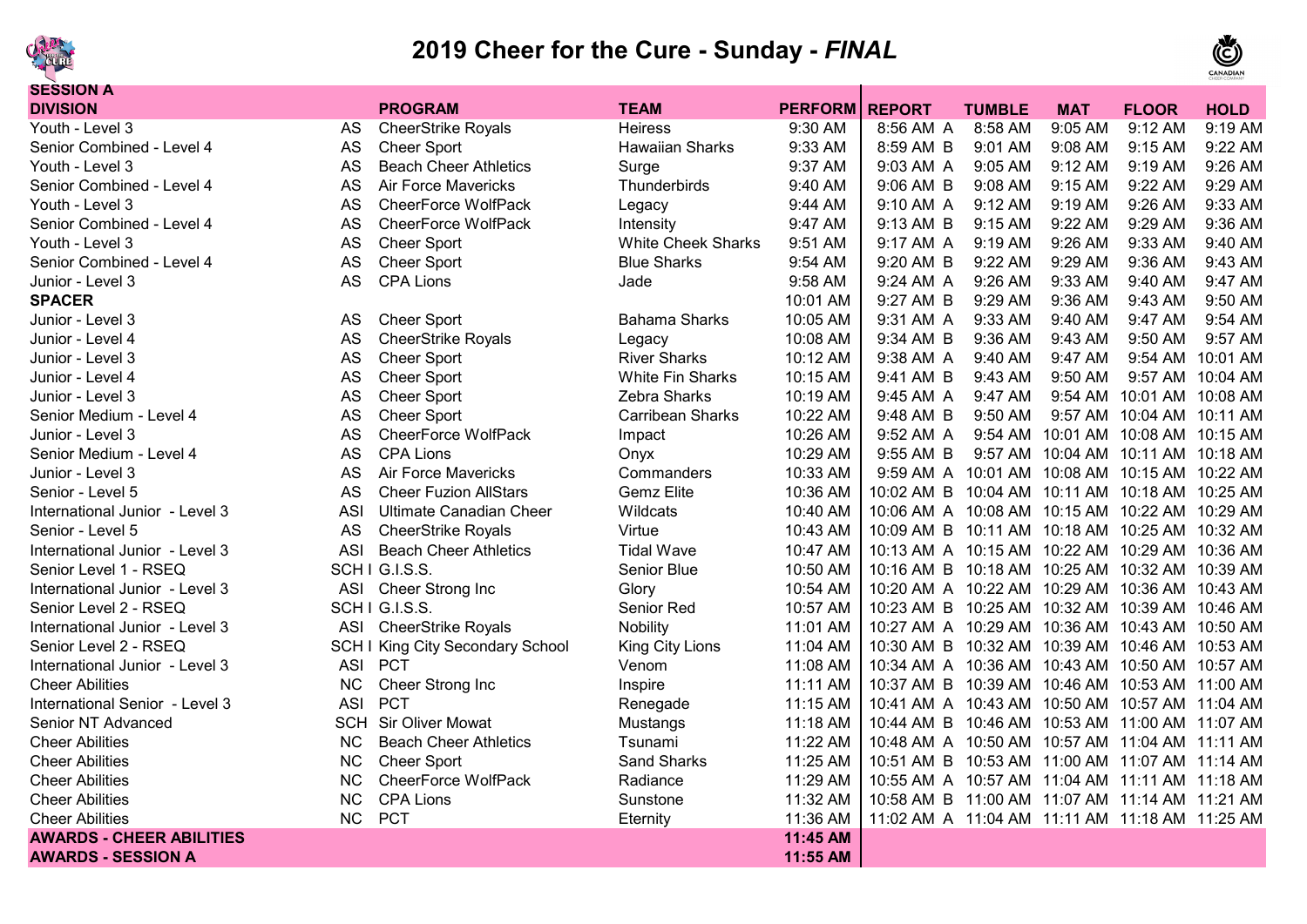

## **2019 Cheer for the Cure - Sunday -** *FINAL*



| <b>DIVISION</b>                                      | <b>PROGRAM</b>                  | <b>TEAM</b>                | <b>PERFORM</b> | <b>REPORT</b>                                  | <b>TUMBLE</b> | <b>MAT</b> | <b>FLOOR</b> | <b>HOLD</b> |
|------------------------------------------------------|---------------------------------|----------------------------|----------------|------------------------------------------------|---------------|------------|--------------|-------------|
| <b>ROAD TO WORLDS</b>                                |                                 |                            |                |                                                |               |            |              |             |
| International Open Coed (4) - Level 6<br><b>ASI</b>  | <b>Pirates Athletics</b>        | <b>Rubies</b>              | 12:45 PM       | 12:08 PM A 12:10 PM 12:18 PM 12:26 PM 12:34 PM |               |            |              |             |
| International Open - Level 5<br><b>ASI</b>           | Cheer Strong Inc                | Obsession                  | 12:49 PM       | 12:12 PM B 12:14 PM 12:22 PM 12:30 PM 12:38 PM |               |            |              |             |
| International Open Coed (4) - Level 6<br><b>ASI</b>  | <b>Cheer Core</b>               | 24K                        | 12:53 PM       | 12:16 PM A 12:18 PM 12:26 PM 12:34 PM 12:42 PM |               |            |              |             |
| International Open - Level 5<br><b>ASI</b>           | Scorpions Niagara Cheerleading  | Navy Seals                 | 12:57 PM       | 12:20 PM B 12:22 PM 12:30 PM 12:38 PM 12:46 PM |               |            |              |             |
| <b>ASI</b><br>International Open Coed (16) - Level 6 | <b>PCT</b>                      | Temptation                 | 1:01 PM        | 12:24 PM A 12:26 PM 12:34 PM 12:42 PM 12:50 PM |               |            |              |             |
| <b>ASI</b><br>International Open - Level 5           | <b>CheerForce WolfPack</b>      | Reign                      | 1:05 PM        | 12:28 PM B 12:30 PM 12:38 PM 12:46 PM 12:54 PM |               |            |              |             |
| International Global Club Coed - Level 6             | <b>Black Widow Cheer Gym</b>    | Love                       | 1:09 PM        | 12:32 PM A 12:34 PM 12:42 PM 12:50 PM 12:58 PM |               |            |              |             |
| International Open - Level 5<br><b>ASI</b>           | <b>Cheer Sport</b>              | <b>Pacific Sharks</b>      | 1:13 PM        | 12:36 PM B 12:38 PM 12:46 PM 12:54 PM          |               |            |              | 1:02 PM     |
| International Global Club - Level 6<br><b>ASI</b>    | <b>PCT</b>                      | Vengeance                  | 1:17 PM        | 12:40 PM A 12:42 PM 12:50 PM 12:58 PM          |               |            |              | 1:06 PM     |
| International Open - Level 5<br><b>ASI</b>           | <b>Tigers Athletics</b>         | Platinum                   | 1:21 PM        | 12:44 PM B 12:46 PM 12:54 PM                   |               |            | 1:02 PM      | 1:10 PM     |
| International Global Club - Level 6<br><b>ASI</b>    | <b>Cheer Sport</b>              | Small Fin Sharks           | 1:25 PM        | 12:48 PM A 12:50 PM 12:58 PM                   |               |            | 1:06 PM      | 1:14 PM     |
| <b>BREAK</b>                                         |                                 |                            |                |                                                |               |            |              |             |
| International Open - Level 5<br><b>ASI</b>           | <b>Flames All Stars</b>         | Lady Rouge                 | 1:30 PM        | 12:53 PM B 12:55 PM                            |               | 1:03 PM    | 1:11 PM      | 1:19 PM     |
| International Open - Level 6<br><b>ASI</b>           | <b>CheerForce WolfPack</b>      | Golden Girls               | 1:34 PM        | 12:57 PM A 12:59 PM                            |               | 1:07 PM    | 1:15 PM      | 1:23 PM     |
| International Open - Level 5<br><b>ASI</b>           | <b>London Heat Cheerleading</b> | 5 Alarm                    | 1:38 PM        | 1:01 PM B                                      | 1:03 PM       | 1:11 PM    | 1:19 PM      | 1:27 PM     |
| International Open - Level 6<br><b>ASI</b>           | <b>Cheer Sport</b>              | <b>Great White Sharks</b>  | 1:42 PM        | 1:05 PM A                                      | 1:07 PM       | 1:15 PM    | 1:23 PM      | 1:31 PM     |
| International Open - Level 5<br><b>ASI</b>           | <b>Beach Cheer Athletics</b>    | Riptide                    | 1:46 PM        | 1:09 PM B                                      | 1:11 PM       | 1:19 PM    | 1:27 PM      | 1:35 PM     |
| International Open NT - Level 6.0<br><b>ASI</b>      | <b>Cheer Sport</b>              | <b>Silky Sharks</b>        | 1:50 PM        | 1:13 PM A                                      | 1:15 PM       | 1:23 PM    | 1:31 PM      | 1:39 PM     |
| International Open - Level 5<br><b>ASI</b>           | <b>Black Widow Cheer Gym</b>    | Energy                     | 1:54 PM        | 1:17 PM B                                      | 1:19 PM       | 1:27 PM    | 1:35 PM      | 1:43 PM     |
| International Open NT - Level 6.0<br><b>ASI</b>      | <b>PCT</b>                      | Rebellion                  | 1:58 PM        | 1:21 PM A                                      | 1:23 PM       | 1:31 PM    | 1:39 PM      | 1:47 PM     |
| International Open - Level 5<br><b>ASI</b>           | <b>Cheer Sport</b>              | <b>Sailfin Sharks</b>      | 2:02 PM        | 1:25 PM B                                      | 1:27 PM       | 1:35 PM    | 1:43 PM      | 1:51 PM     |
| International Open NT - Level 6.0<br><b>ASI</b>      | <b>Cheer Sport</b>              | <b>Copper Sharks</b>       | 2:06 PM        | 1:29 PM A                                      | 1:31 PM       | 1:39 PM    | 1:47 PM      | 1:55 PM     |
| <b>HOLD</b>                                          |                                 |                            | 2:10 PM        |                                                |               |            |              |             |
| International Open NT - Level 6.0<br><b>ASI</b>      | <b>Black Widow Cheer Gym</b>    | Twist                      | 2:14 PM        | 1:37 PM A 1:39 PM                              |               | 1:47 PM    | 1:55 PM      | 2:03 PM     |
| <b>BREAK</b>                                         |                                 |                            |                |                                                |               |            |              |             |
| International Open Coed (4) - Level 5<br><b>ASI</b>  | <b>Cheer Sport</b>              | <b>Star Spotted Sharks</b> | 2:25 PM        | $1:48$ PM B                                    | 1:50 PM       | 1:58 PM    | $2:06$ PM    | 2:14 PM     |
| <b>HOLD</b>                                          |                                 |                            | 2:29 PM        |                                                |               |            |              |             |
| International Open Coed (4) - Level 5<br><b>ASI</b>  | <b>PCT</b>                      | Odyssey                    | 2:33 PM        | 1:56 PM A                                      | 1:58 PM       | 2:06 PM    | 2:14 PM      | 2:22 PM     |
| International Open NT - Level 7.0<br><b>ASI</b>      | <b>Flyers Allstarz</b>          | <b>KARMA</b>               | 2:37 PM        | 2:00 PM B                                      | 2:02 PM       | 2:10 PM    | 2:18 PM      | 2:26 PM     |
| International Open Coed (4) - Level 5<br><b>ASI</b>  | Coyotes                         | <b>Wrecking Pack</b>       | 2:41 PM        | 2:04 PM A                                      | 2:06 PM       | 2:14 PM    | 2:22 PM      | 2:30 PM     |
| <b>ASI</b><br>International Open NT Coed - Level 7.0 | <b>PCT</b>                      | Resurrection               | 2:45 PM        | 2:08 PM B                                      | 2:10 PM       | 2:18 PM    | 2:26 PM      | 2:34 PM     |
| International Open Coed (4) - Level 5<br><b>ASI</b>  | Spirix                          | <b>Mission VX</b>          | 2:49 PM        | 2:12 PM A                                      | 2:14 PM       | 2:22 PM    | 2:30 PM      | 2:38 PM     |
| <b>HOLD</b>                                          |                                 |                            | 2:53 PM        |                                                |               |            |              |             |
| International Open Coed (4) - Level 5<br><b>ASI</b>  | <b>CPA Lions</b>                | Phoenix                    | 2:57 PM        | 2:20 PM B                                      | 2:22 PM       | 2:30 PM    | 2:38 PM      | 2:46 PM     |
| International Open - Level 7<br><b>ASI</b>           | <b>CheerForce WolfPack</b>      | Platinum                   | 3:01 PM        | 2:24 PM A                                      | 2:26 PM       | 2:34 PM    | 2:42 PM      | 2:50 PM     |
| International Open Coed (4) - Level 5<br><b>ASI</b>  | <b>Limelight Allstars</b>       | Flash                      | 3:05 PM        | 2:28 PM B                                      | 2:30 PM       | 2:38 PM    | 2:46 PM      | 2:54 PM     |
| International Open - Level 7<br><b>ASI</b>           | <b>Cheer Sport</b>              | <b>Grey Reef Sharks</b>    | 3:09 PM        | 2:32 PM A                                      | 2:34 PM       | 2:42 PM    | 2:50 PM      | 2:58 PM     |
| International Open Coed (4) - Level 5<br><b>ASI</b>  | <b>Sparks Cheerleading</b>      | <b>BlackOut</b>            | 3:13 PM        | 2:36 PM B                                      | 2:38 PM       | 2:46 PM    | 2:54 PM      | 3:02 PM     |